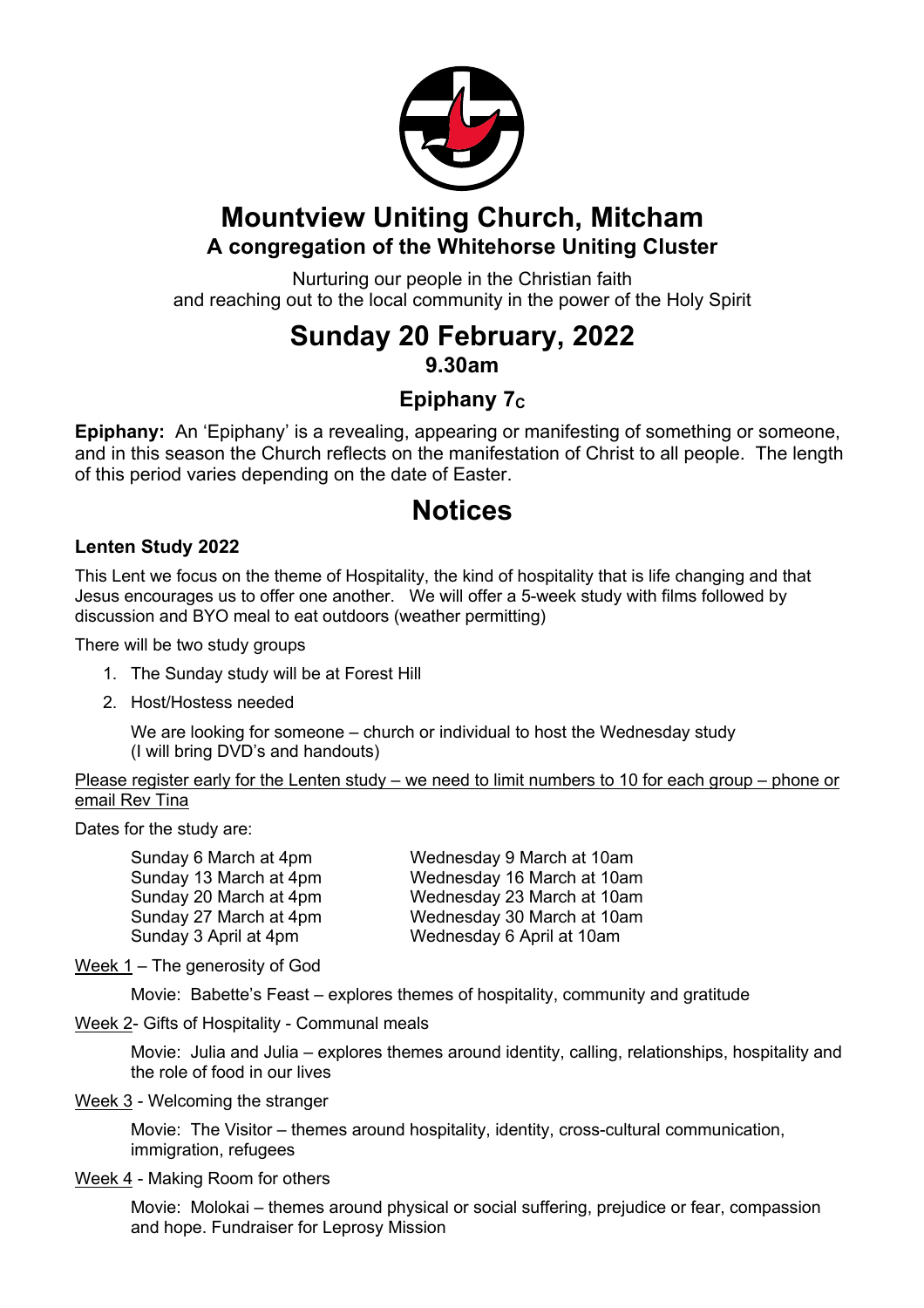Week 5 – Making room for Jesus – Our homes as places of welcome and hospitality

Movie: Les Misérables – acts of hospitality and inhospitality

I've watched all these movies and they are inspiring and thought provoking and they will make excellent movies for discussion and sharing. It will be possible to swap between groups if you need to and there's room **Review Community Community** and there's room **Rev** Tina

#### **Minister's Tidbit - Praxis**

One of our Lenten resources this year will be an invitation to participate in a Praxis. What is Praxis and where do I get one?

Praxis is simply the process of Action and Reflection. We have a series of Actions that we will invite you to participate in. For example, as we follow the spiritual practice of Hospitality we may invite you to share a meal with a friend. That is the action, then we invite you to meditate or reflect on where you experienced God in that Action. You may find a Bible reading or prayer helpful as part of your reflection.

We also ask you to find a way to journal your experience. For some of us the practice of Journaling is a foreign concept. If you are like me, you may have the image of page after page of long-winded writing and pretty pictures. However, journaling can simply be one sentence or a handful of words to record your experience. This helps you track and understand those actions that impacted you and that you may choose to alter or repeat.

I personally use the Bullet Journal method. You may like to check it out if you have access to YouTube. It is a simple and efficient way to organize, but you can ignore some of it and just use the idea to track your gratitude, learnings and prayer points. https://youtu.be/fm15cmYU0IM Rev Pete

#### **Communion this Sunday at Mountview**

Worship this Sunday, 20<sup>th</sup> February, will include communion, led by Rev Pete Rivett. Everyone is very warmly invited to attend to share communion together and we are encouraging as many as possible to bring their own small portion of bread and juice to use during communion. The elements you bring cannot be shared with anyone from a different household. The small fellowship cups will be available for those who do not bring their own bread and juice.

For those who will worship at home, you are also encouraged to prepare bread and juice to participate in communion at home if you intend to watch the service online, or even later on using the links published in the notice sheet.

We look forward to celebrating communion together on Sunday.

#### **Whitehorse Cluster Survey**

Many surveys have been submitted, thank you, but we have been advised that there are still a significant number of Mountview members who have not provided their feedback by completing the survey. The closing date to submit your survey **has been extended to Sunday 27th February** in an effort to gather as many of your views as possible as this will equip us to plan for our congregation workshops next month. If you haven't done the survey, we thank you in advance for completing one soon. This is the link to the survey: https://www.surveymonkey.com/r/Z9TRFBH

#### **Lydia Van Zuyden**

Lydia Van Zuyden, a former member of the Mountview Congregation, passed way this week at an Aged Care Facility in Inverloch, aged 101.

Until she moved to Inverloch some years ago, Lydia lived in Vermont and was a very regular member of the afternoon fellowship group, a Centre 81 receptionist and an active participant in our fundraising market days for Centre 81. She travelled regularly back to the Netherlands (her birthplace) once or twice accompanied by Joyce Suto.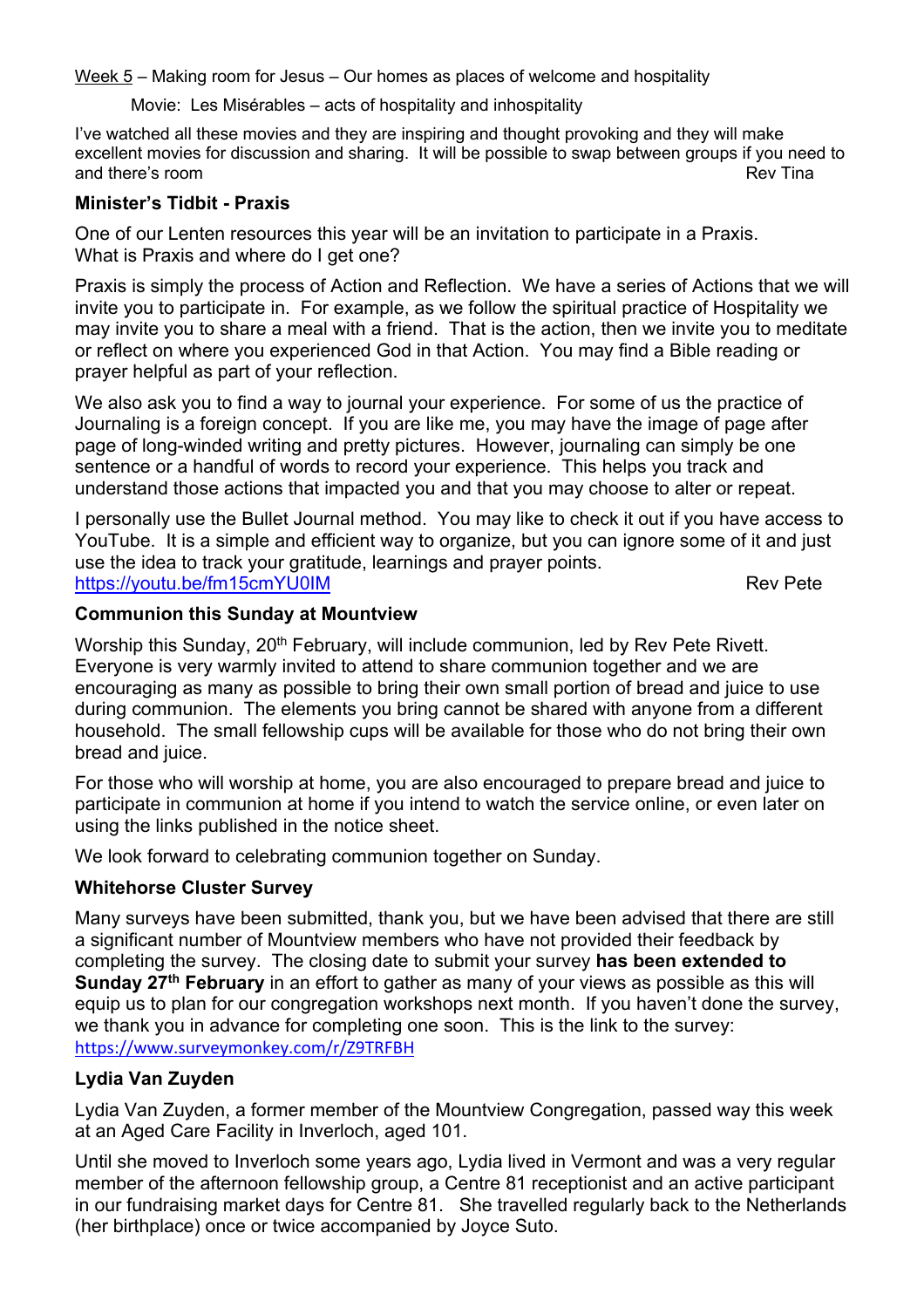She was a very lively and interesting lady, occasionally revealing stories of her early years living under German occupation during the Second World War. Vale Lydia.

#### **Whitehorse Cluster Website**

The website includes information about our Cluster, our ministry team's contact details, our Cluster News bulletins, as well as all our latest '@ Home Worship' resources. https://www.mountviewuca.org/whitehorse-cluster.html

#### **Kids Hope Corner (Forest Hill)**

#### Great News! **Mentors are welcome back to Burwood Heights from the first week of March!!**

My meeting at the school today (Monday) has set us up to **all** be ready to see our four continuing kids and meet the four new children coming on our Kids Hope Program.

Two mentors will meet siblings of kids who were on the program last year, so we will be continuing to wrap our love around these families in a new way. Parental consent is being sought by the school for another boy and girl who, they say, really need a mentor. So please pray for these mentors and children as they establish their new relationship and develop trust.

Karen, in the school office, said one of the children asked her, "Are we going to be able to have our mentors back?" So our continuing kids are now looking forward to the first week in March too! Corry (Kids Hope Coordinator)

#### **Official Opening of Forest Hill Op Shop**

We know the Forest Hill Op Shop is already operating after its refurbishment but the official opening will take place on Tuesday 22nd February at 2.00 p.m. The Moderator, Rev Denise Liersch will officiate. Refreshments will be served and the Op Shop will be open for inspection. Everyone is most welcome to join in this celebration. RSVP to Cathryn Peppiatt:

- office.foresthilluniting@gmail.com
- 9877 3562.

# **Worship Roster**

**This Sunday 20 February:** Rev Pete Rivett

Heather Barnes (VF) Denyse Ward (F) John Cosstick (Lead Steward)

**Next Sunday 27 February:** Rev Pete Rivett

David Rowe (VF) Margot Kemke (F) Peter Cox (Lead Steward)

### **Lectionary Readings**

**This Sunday 20 February:** Michael Plumridge Genesis 45:3-11, 15 Psalm 37:1-11, 39-40 1 Corinthians 15:35-38, 42-50 Luke 6:27-38

**Next Sunday 27 February:** Margaret Cosstick Exodus 34:29-35 Psalm 99 2 Corinthians 3:12 - 4:2 Luke 9:28-36 (37-43a)

# **Prayer Cycles**

Rostered members for 'Prayers of The People' – please email your prayer (for your upcoming Sunday) to multi-media@mountview.unitingchurch.org.au before 6pm Thursday

**This Sunday 20 February:** John Gerrand World: Austria, Liechtenstein, Switzerland Ecumenical: St Luke's Anglican, Vermont UCA: Yarra Ranges Parish: Healesville, Wandin/Seville, Yarra Glen Centre for Theology and Ministry – candidates and students